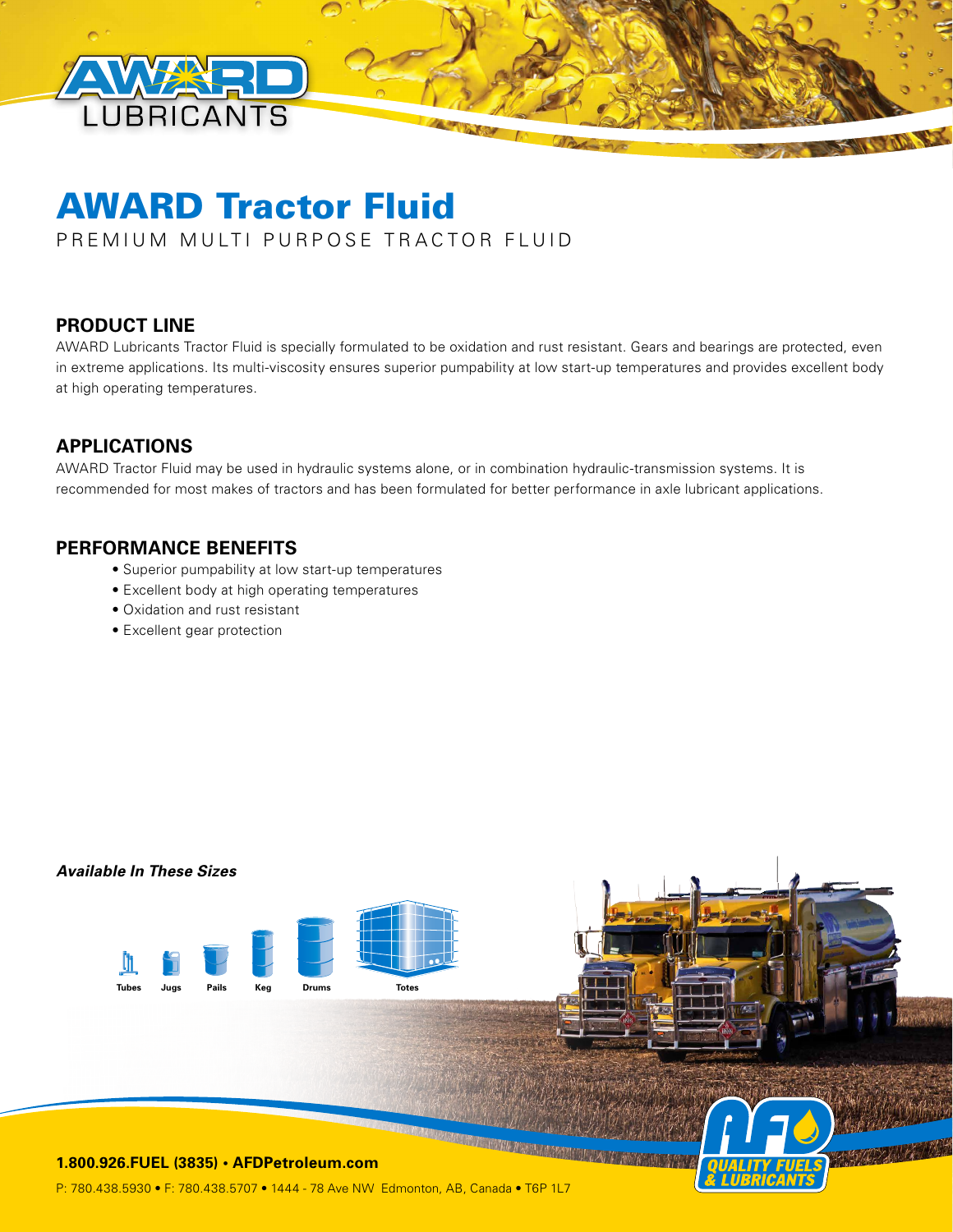

# **TYPICAL PROPERTIES**

| <b>PROPERTY</b>                          | <b>TRACTOR FLUID</b>     | <b>ASTM TEST METHOD</b> |
|------------------------------------------|--------------------------|-------------------------|
| Viscosity @-18°C, cP                     | 3650                     | D2602                   |
| Viscosity @ 40°C, cSt                    | 68.80                    | D445                    |
| Viscosity @ 100°C, cSt                   | 10.50                    | D445                    |
| Viscosity Index                          | 140 min                  | D2270                   |
| Flash Point, COC, °C (°F)                | 216 (420)                | D92                     |
| Pour Point, °C (°F)                      | $-36(-33)$               | D97                     |
| Color                                    | 2.5                      | D <sub>1500</sub>       |
| Gravity, °API                            | 30.0                     | D287                    |
| Sulfated Ash, % wt                       | 1.40                     | D874                    |
| Zinc, % wt.                              | 0.14                     | D4951                   |
| Foaming Test, 3 sequences                |                          | D892                    |
| 5 min. blowing, max. cc                  | 25                       | D892                    |
| 10 min. settling, max. cc                | 0                        | D892                    |
| <b>Copper Strip Corrosion</b>            | 1a                       | D130                    |
| Oxidation Stability (300°F)              | 1.5                      | D942                    |
| <b>Rubber Compatibility</b>              | $+0.28$                  | D471                    |
| Compatibility                            | Pass                     |                         |
| Timken OK Load, Ibs, min.                | 40                       | D <sub>2509</sub>       |
| Load Capacity, psi, min.                 | 21000                    |                         |
| Abrasion Test, mg, wt. loss              | 0.6                      |                         |
| Rust Humidity Test, 100 hrs. 50 SUS min. | Pass                     | D665                    |
| after Sonic Shear Test                   | $\overline{\phantom{a}}$ |                         |
| Dielectric Strength, KV                  | 40                       | D877                    |

*Always consult with original equipment manufacturer's recommendations for specific performance and viscosity requirements.* 

*Extending drain intervals should always be undertaken in conjunction with a regular oil analysis program.*

Typical properties are average values only and do not constitute a specification. Minor variations that do not affect product performance are to be expected during normal manufacture, and at different blending locations. P



This product should not be used for purposes other than its intended use. If disposing of used product, take care to protect the environment.

**MSDS**

Based on available information, this product is not expected to produce adverse effects on health when used for the intended application and the recommendations provided in the Material Safety Data Sheet (MSDS) are followed.

MSDS can be found at: *http://www.afdpetroleum.com/MSDS.aspx*



**Allen Stations** 

#### **1.800.926.FUEL (3835) • AFDPetroleum.com**

P: 780.438.5930 • F: 780.438.5707 • 1444 - 78 Ave NW Edmonton, AB, Canada • T6P 1L7